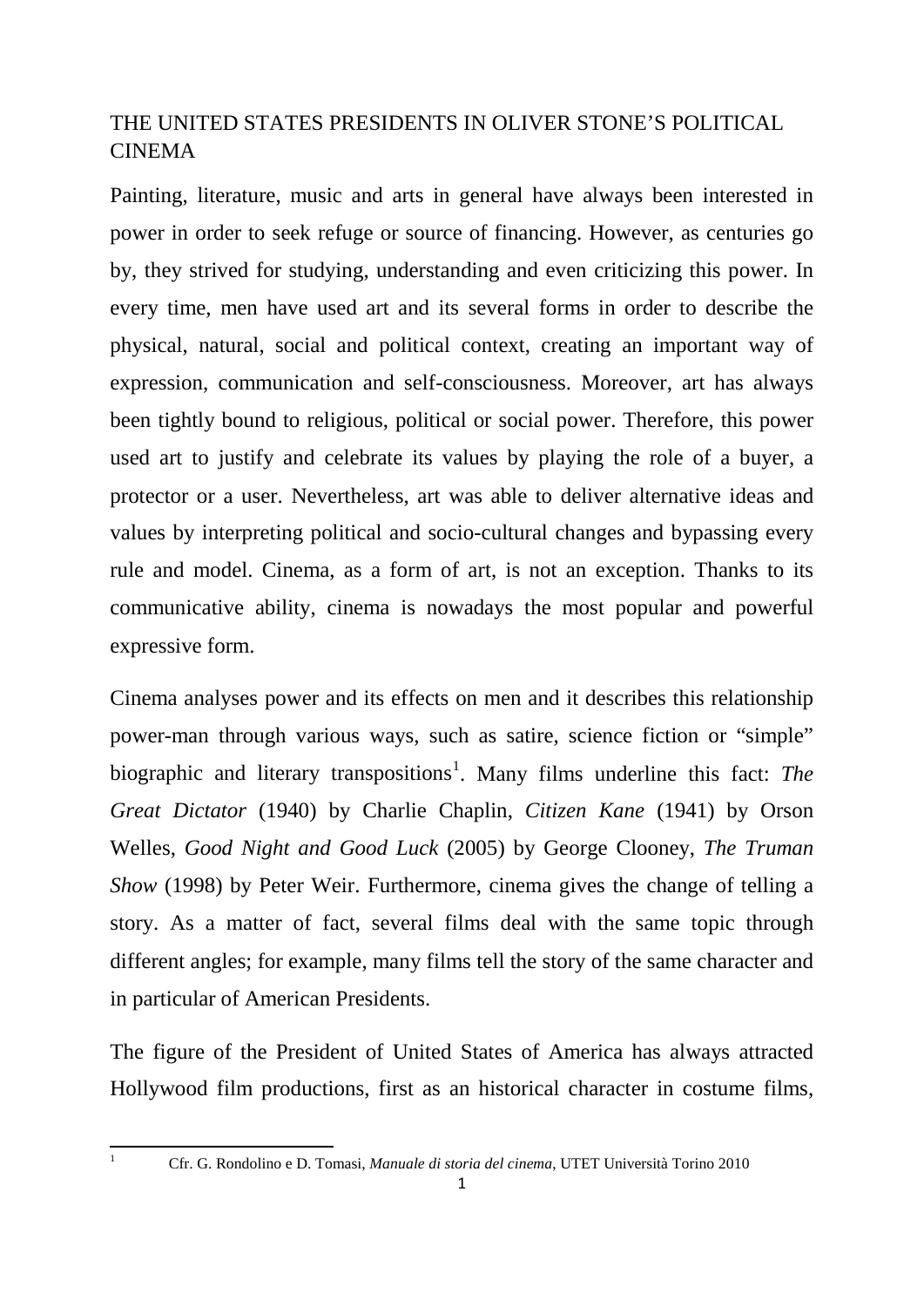then as a character experiencing risks, attacks and intrigued storylines. In American films, the President is a reference figure even in the most disparate situations.

In order to analyze the figure of Presidents of United States, we would like to concentrate on Oliver Stone's trilogy: *JFK* (1991), *Nixon* (1995) and *W*. (2008).

Oliver Stone has often been described as "the director of the 1960s par excellence" thanks to his aptitude for dealing with socially and politically difficult topics like the Vietnam War, Wall Street, the Kennedy case, Nixon. He is a creature of that period and culture, that's why he analyses this particular decade that he considers the most exciting.

Stone entered Hollywood world during Reaganism in 1980s, in a conservative and unwilling to risks atmosphere. His films are daring and he managed to create a reputation as an unconventional director, even working in Hollywood context. He is one of the few directors that irritated and provoked, but also enchanted critics and public. Stone's films got lots of criticisms and they sparked off the debate about the values of American system. Oliver Stone is not only a political director, but also an author covering a wide range of topics. He is one of the most "discussed" directors in the story of cinema, because he agreed to be interviewed by critics and journalists and because every single event of his life (the military service in Vietnam, his political ideas, the use of alcohol and drugs, the relationship with his father) has been analyzed in order to understand this alternative Hollywood figure.

Oliver Stone was born in  $15<sup>th</sup>$  Septembre 1946 in New York. His father was Louis Stone, a Hebrew Wall Street stockbroker, and his mother, Jacqueline Goddet, was a Catholic French housewife. His parents, despite their different religious and cultural points of view, conveyed the typical American middleclass values. His father had always enhanced discipline and countered any sort

2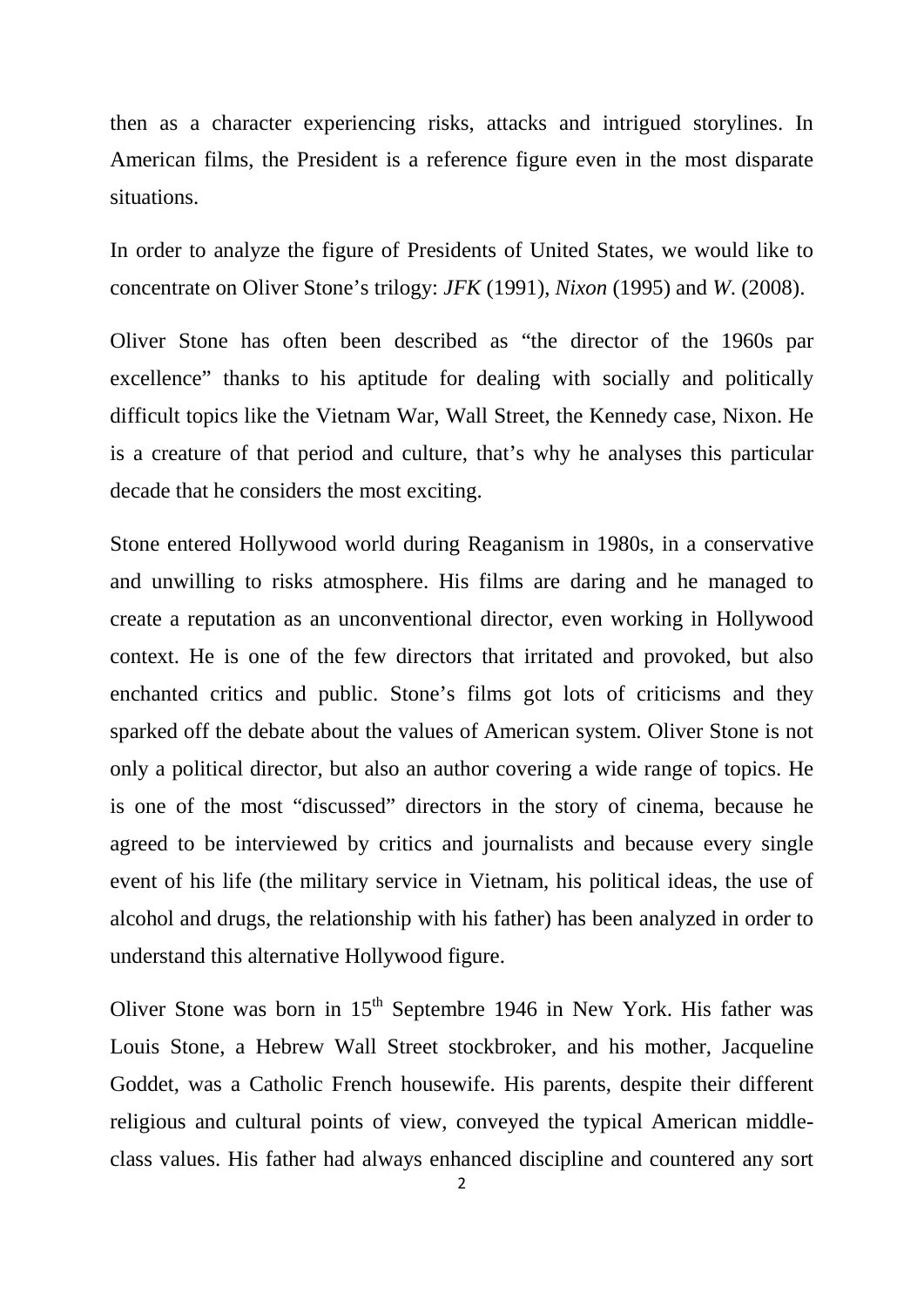of vices. He taught young Oliver that life is hard and the most important thing to do is to make a living. Moreover, the father's conservative right-wing ideas influenced Oliver's adolescence making him eager to leave for Vietnam as volunteer when he was only 21. His mother introduced him to the cinema, taking him to cinema to watch the same film twice or three times. His father was a movie-goer, too.

He suddenly left Yale University in 1965, after just a year. He started to live like a vagrant, and adventurer and he went to South-East Asia when he was only 18. Once back to United States, after six more months at Yale, Stone entered the army as a volunteer in 1967 during the Vietnam War. He served the army for 15 months in the  $25<sup>th</sup>$  infantry division. Stone was disillusioned by the Vietnam he discovered as a soldier that was completely different from the Vietnam he discovered in 1965 when the population was welcoming. Once back home, he wandered around the West Coast until he was put in prison for detention of marijuana at the Mexico border.

Afterwards, following one of his friends' advice, he applied for cinema class at New York University. The charisma of Martin Scorsese, his first teacher, inspired some Stone's short films. Subsequently, Stone became keen on the creative freedom in European films and directors, like Truffaut, Godard and Fellini.

In 1973, Stone managed to sell his screenplay *Seizure*, based on one of his nightmares, to a Canadian company. This film released in US in 1974, but it didn't run for long time. *Seizure* is an imaginative psychological thriller and apparently not intended to be political. It succeeded to convey the mental distress of an artist who is drove to an uncertain end by out of control circumstances. And this is a clear metaphor of Stone's life.

3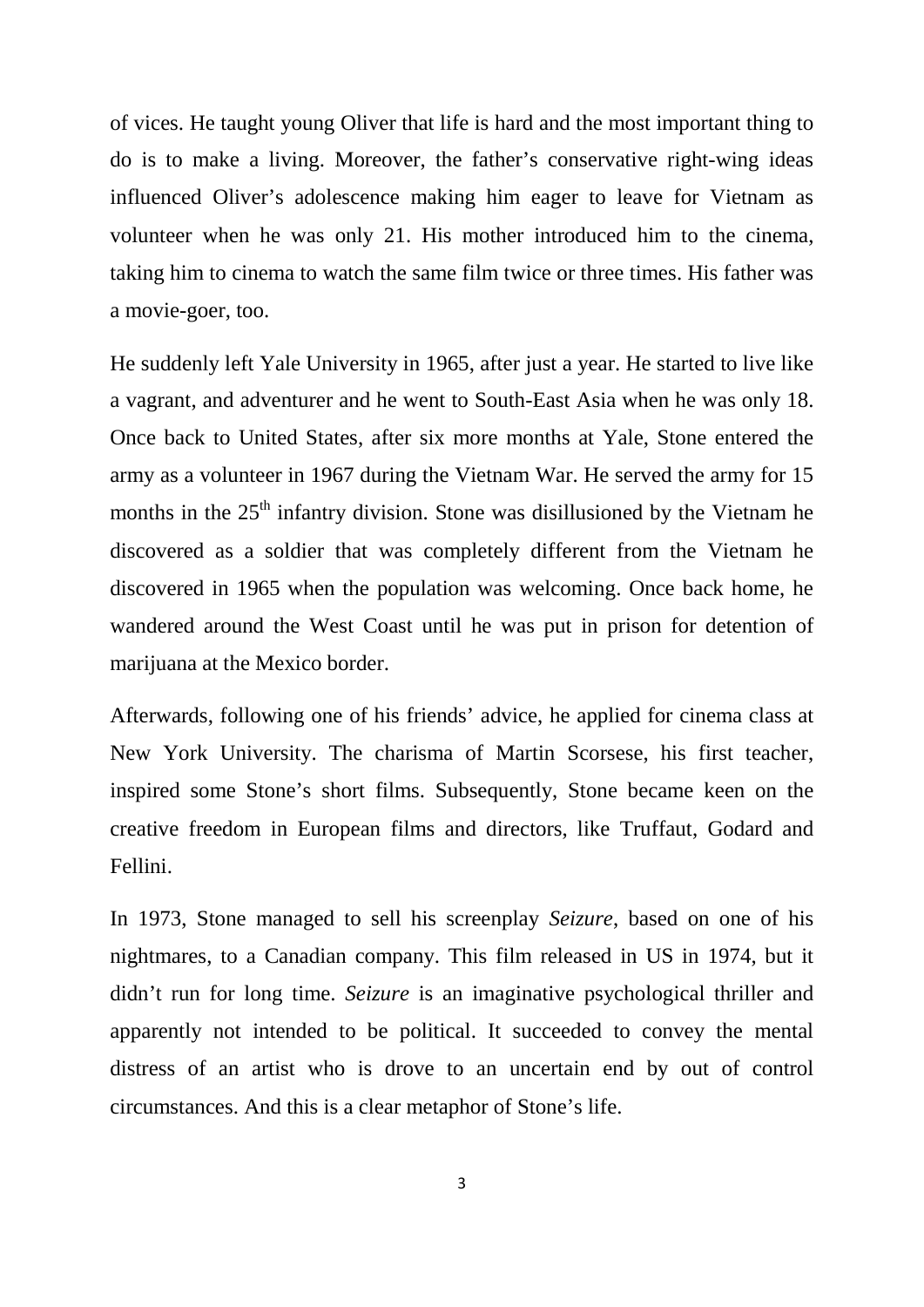In 1977, Stone left New York. Then he met the director Alan Parker for whom he wrote the script of the dramatic film *Midnight Express* (1978). This film achieved resounding success and it won Stone an Oscar for the best adapted writing in 1979 making the director known in Hollywood. Between 1978 and 1986, Stone had been writing screenplays for medium/high budget films.

One day, one of his friends, Richard Boyle, showed him some drafts about his travels to El Salvador. Stone drew inspiration from it, making a film about El Salvador. Hollywood conservatism didn't accept the screenplay as it was characterized by political topics and an anti-hero. Therefore, Stone committed himself to English producers, making a "radical and anarchical" motion picture concerning the controversial role of US in El Salvador. Critics are surprised by the left-wing ideas carried by Stone in his film *Salvador* (1986).

In 1986, Stone directed *Platoon*, the first film about Vietnam written and directed by an old soldier. This fact made the film attractive to public and critics, too. It is the most autobiographic of his films. Stone did not deal with the political aspect of war, but he focused on people's suffering, transforming it in the archetypal experience of a soldier in Vietnam. This film is a hit and it earned eight Oscar nominations in 1987 and four Oscar Awards among which the best direction prize.

The next film, *Wall Street* (1987), owed much to *Platoon* for what concerns the structure and the narrative conflicts. The film drew on the same Oedipus theme in which "two fathers", one good and one bad, contended for the young man's soul, even if, in this case, it concerns business and not killing. Therefore, *Wall Street* can be considered as a civilian *Platoon*.

After having shot *Talk Radio* (1988) describing an alternative America and dealing with power abuse, Stone went back to Vietnam War topic and he shot *Born On the Fourth of July* (1989) that is the ideal sequel of *Platoon*. In this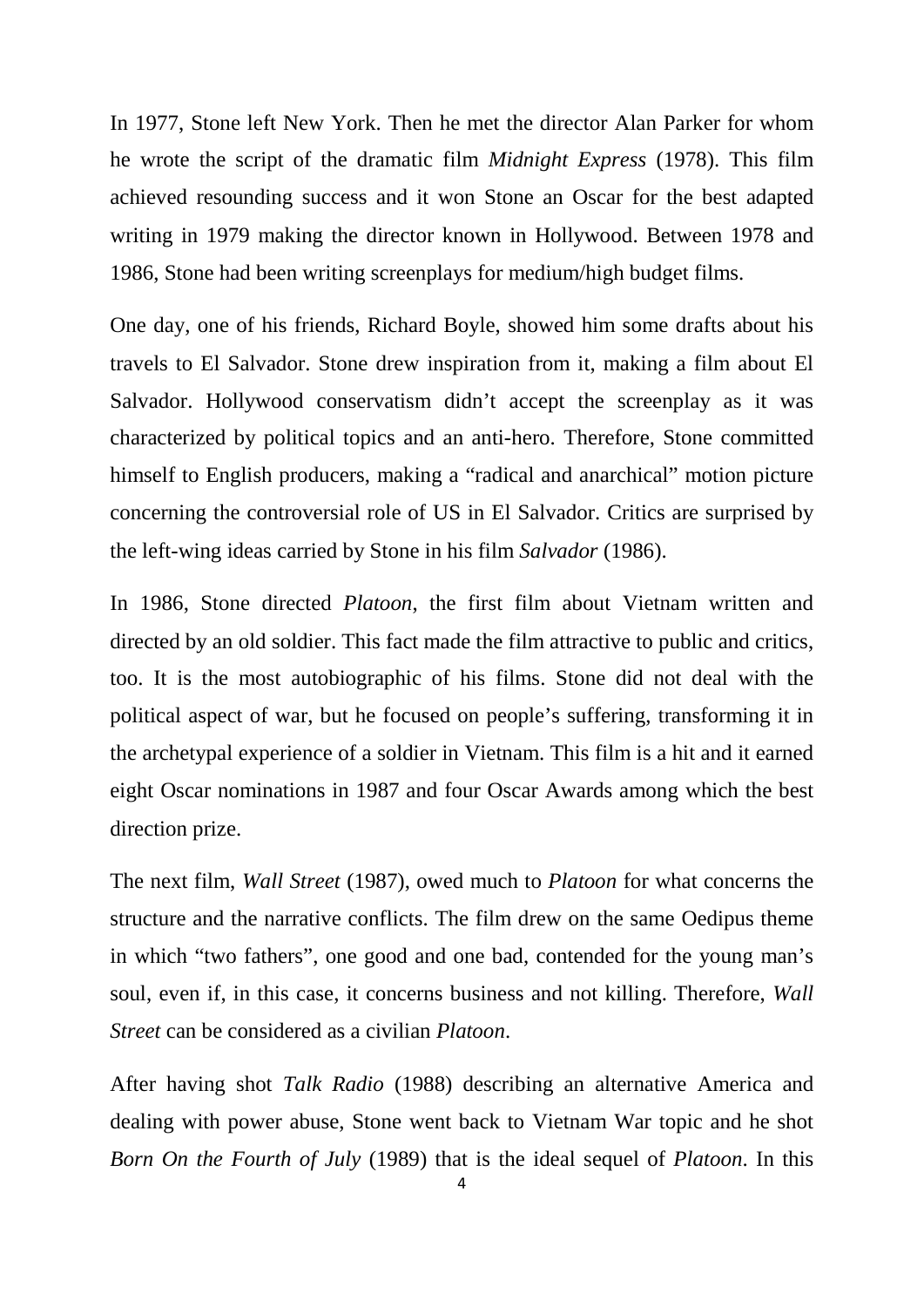film there are several references to personal illusions and real people. Both critics and public loved this film.

Another important film about 1960s is *The Doors* (1991). Jim Morrison was extremely important for Stone because he personified the 1960s myth, the rebellion, the boundless feeling, and the uncontrolled passions.

*Heaven & Earth* (1993) is the last film of the trilogy about Vietnam. The leading character is now a Vietnamese, not an American, and, for the first time, it is a woman. This movie reconciled Stone with his illusions about Vietnam and made him discover Buddhism, according to whom catharsis is not necessary in one life, but it can be reached in future lives as well. Afterwards, Stone shot *Natural Born Killers* (1994), U *Turn* (1997) and *Any Given Sunday* (1999).

Later, he decided to concentrate on documentaries. So he shot *Comandante* (2003) and the sequel *Looking for Fidel* (2004), both concerning the Cuban leader Fidel Castro, then *Persona non grata* (2003) about the conflict between Israel and Palestine and *South of the Border* (2009) dealing with Chavez phenomenon, in South America.

Recently, Stone directed *Alexander* (2004), a biography about Alexander the Great, *World Trade Center* (2006) dealing with the terroristic attacks on 11<sup>th</sup> September, *W.* (2008) the last film of the trilogy about Presidents of United States, *Wall Street: Money Never Sleeps* (2010) sequel of *Wall Street* and finally *Savages* (2012).

Oliver Stone has strongly believed in political cinema renewal. The Presidents of United States he concentrated on were John Fitzgerald Kennedy, Richard Milhous Nixon e George Walker Bush. The three films are ideologically linked: Kennedy was the most beloved (defeating Nixon at the election), Nixon was the most hated until Bush's arrival. The controversial *W.* concentrated on the detested Bush Jr., perhaps too much underestimated by critics, analyzed, from a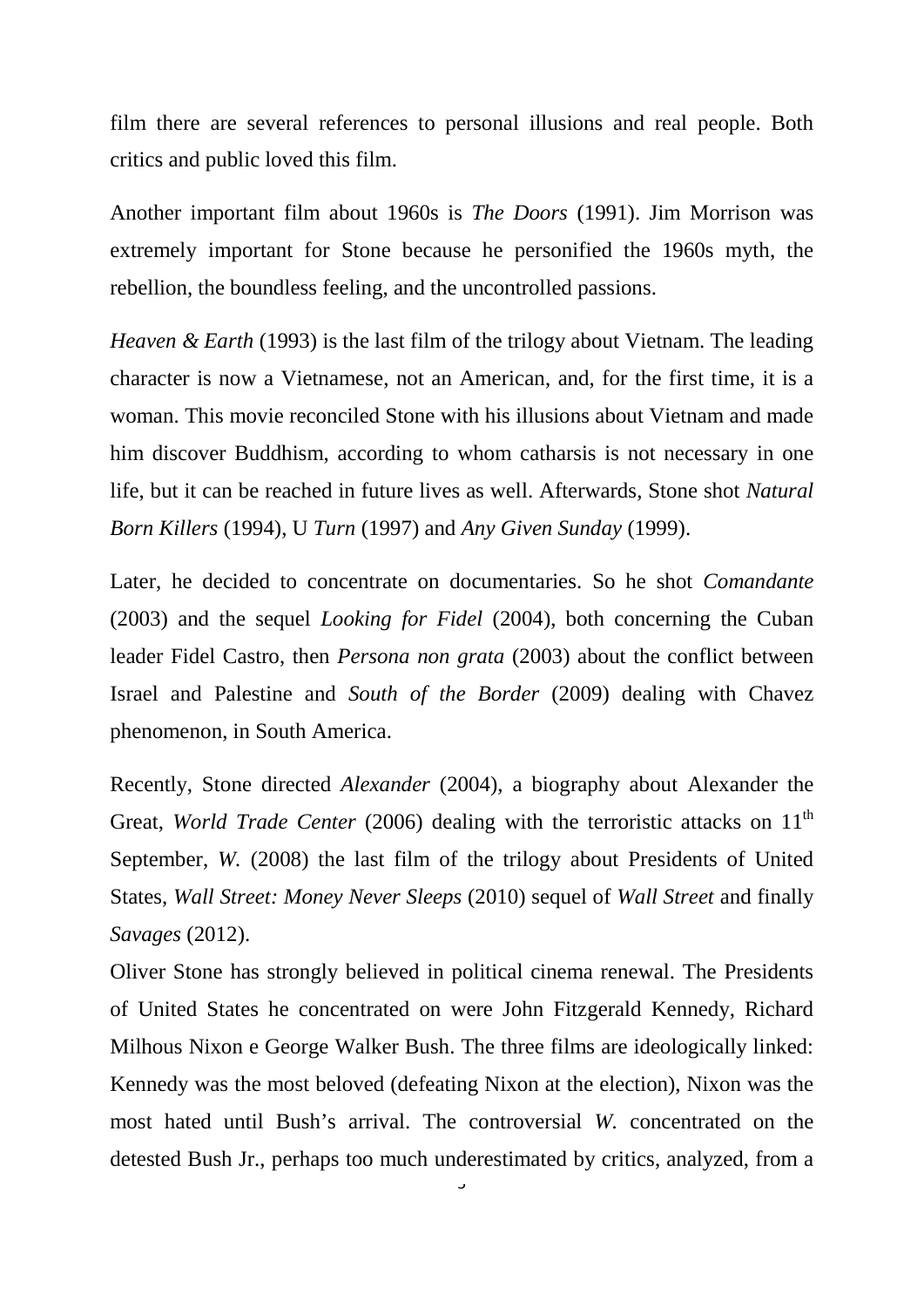tragic point of view, the figure of the President just overcome. Despite the limits of an instant movie, the father/son contrast links this film with *Nixon* for what concerns the esthetic choice of a perfect mimesis between actors and real characters and for what concerns the idea of a characters suffering from his inadequacy. Nixon, in particular, is seen as a clever but envious person. In the movie *Nixon*, Stone is able to transform a political scandal into a human Shakespearian drama. The exuberant style of Stone's political cinema blends real documents with philological reconstruction, it increases the numerous points of view, eliminating the traditional chronology in order to combine story, alternative point of view and tragic dramaturgy. In this sense, the masterpiece of Stone's political cinema is certainly *JFK* that made Stone the most involving historiographer of US recent history.

While reading Jim Garrison's book, *On the Trail of the Assassins[2](#page-0-1)* , Stone picked out the core of a powerful, decisive and certainly controversial film. In his book, Garrison deals with his vain efforts to sentence a businessman, Clay Shaw, for conspiracy in Dallas killing when he was district attorney in New Orleans between 1967 and 1969. Garrison/Stone saw Kennedy as a good "father" killed, for whom his sons have to mourn and to redeem the country in his name. The film wants to be an alternative truth, a real "myth" opposed to the one created by the Warren Commission.

Kennedy and Nixon are two of the most recalled figures in recent American cinema. The first one is the symbol of civic responsibility and of the dark side of democracy (both he and his brother Robert were killed and Robert Kennedy's murder was told in *Bobby* (2006) by Emilio Estevez<sup>[3](#page-5-0)</sup>). On the other hand, Nixon is their nemesis, but he is redeemed in the superb film *Frost/Nixon* (2008) by Ron Howard.

<span id="page-5-1"></span><span id="page-5-0"></span><sup>2</sup> J. Garrison, On the Trial of the Assassins: *My Investigation and Prosecution of the Murder of President Kennedy*, Sheridan Square press, New York 1988, trad. it. *JFK, Sulle tracce degli assassini*, Sperling Paperback, Milano 2003

<sup>3</sup> Cfr. N. Aspesi, *Bobby Kennedy, il sogno spezzato*, «La Repubblica», 18 gennaio 2007, p. 53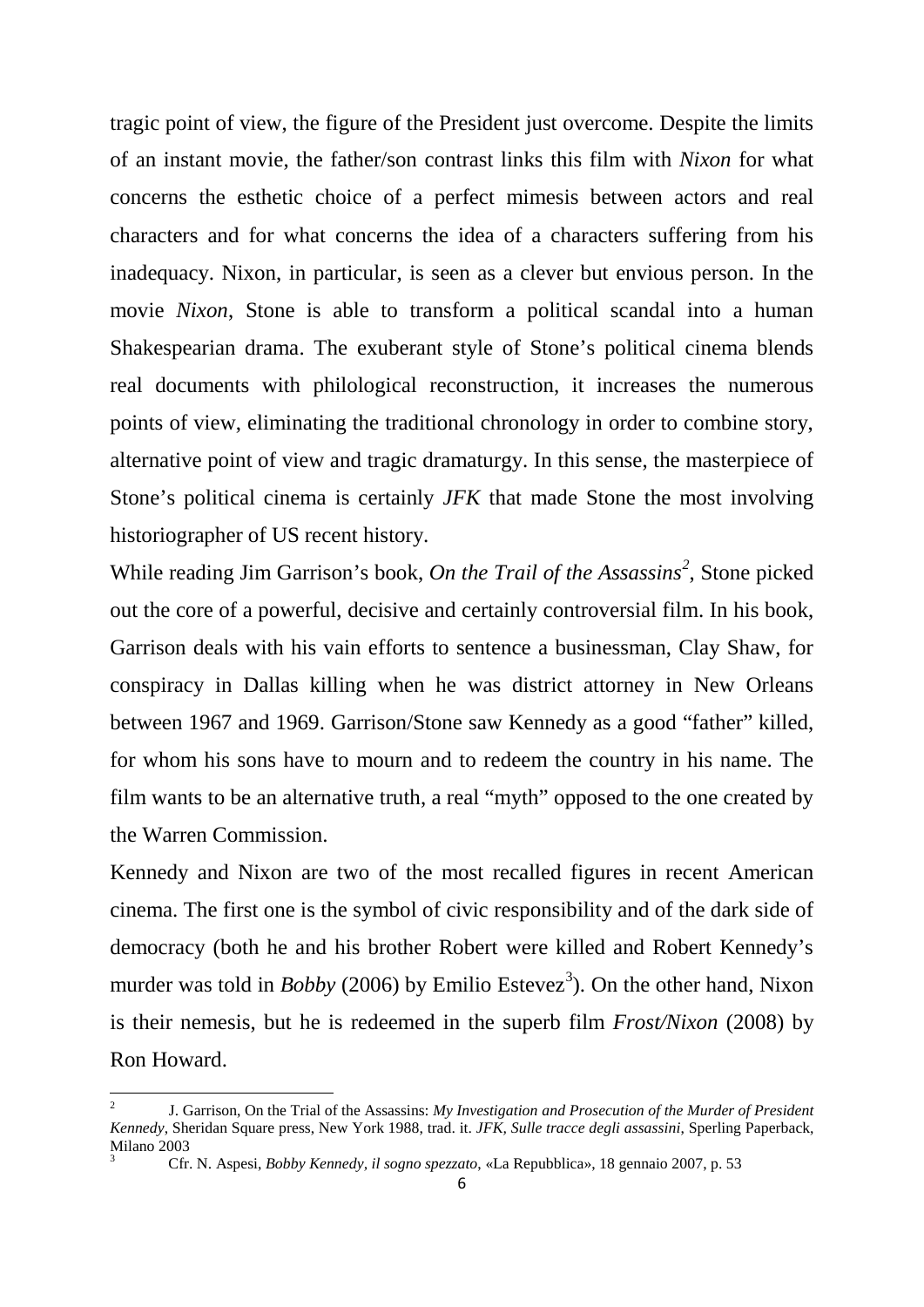The idea of making a film about Nixon dated back to some years but it was impossible to carry out until the President was alive. His death in 1994 broke the deadlock. In the film, Nixon turns into a tragic character: megalomaniac, egocentric, unable to communicate, terrified by not matching up, paranoiac, unsatisfied, always pushed to lie to himself and to the others.<sup>[4](#page-5-1)</sup> A sort of union between Macbeth and Richard III, a character from Elizabethan drama: he had modest origins, he reached the top before falling down. Paradoxically, Nixon saved himself only when he definitively fell. The film is not an historical inquiry, but rather a return back to himself after having drank a few too many. It is a subjective view of the story, composed of flashbacks, particular angle shots, and chronological disorder. Richard Nixon looks like a typical character from Stone's films because of his complexity, his ambiguity and his togetherness of greatness and misery.

After Kennedy and Nixon, Stone deals with Bush Junior, even if this time cinematic pretension does not match up with political ambition. It is probably because, for the two previous films, he could proceed from two highly dramatic moments, such as doubts concerning JFK's death and Watergate for *Nixon*. According to the director, Bush's presidency is unimpressive and the film undertakes to stress every single moment: vis-à-vis his colleagues, journalists, his family and the whole world. Stone describes George W. Bush from his wellknow youth insobriety: alcohol, cars, women until Iraq War. This film is an actual biopic about George W. Bush and, at the same time, it is a pitiless humorous portrait of a politician and a man. The theme of the father is present in this film, as well. As a matter of fact, according to Oliver Stone, father's ghost is the key to the reading of Bush Jr. that does not feel equal to his parent. In this film, Bush is an apathetic person, characterized by his disproportionately high ego and by his inability to acknowledge his more evident mistakes. That is why

<sup>4</sup> Cfr. R. Rombi, Stone: "*Il Presidente? Arrogante e fragile come mio padre*", «La Repubblica» 21 febbraio 1996, p. 38